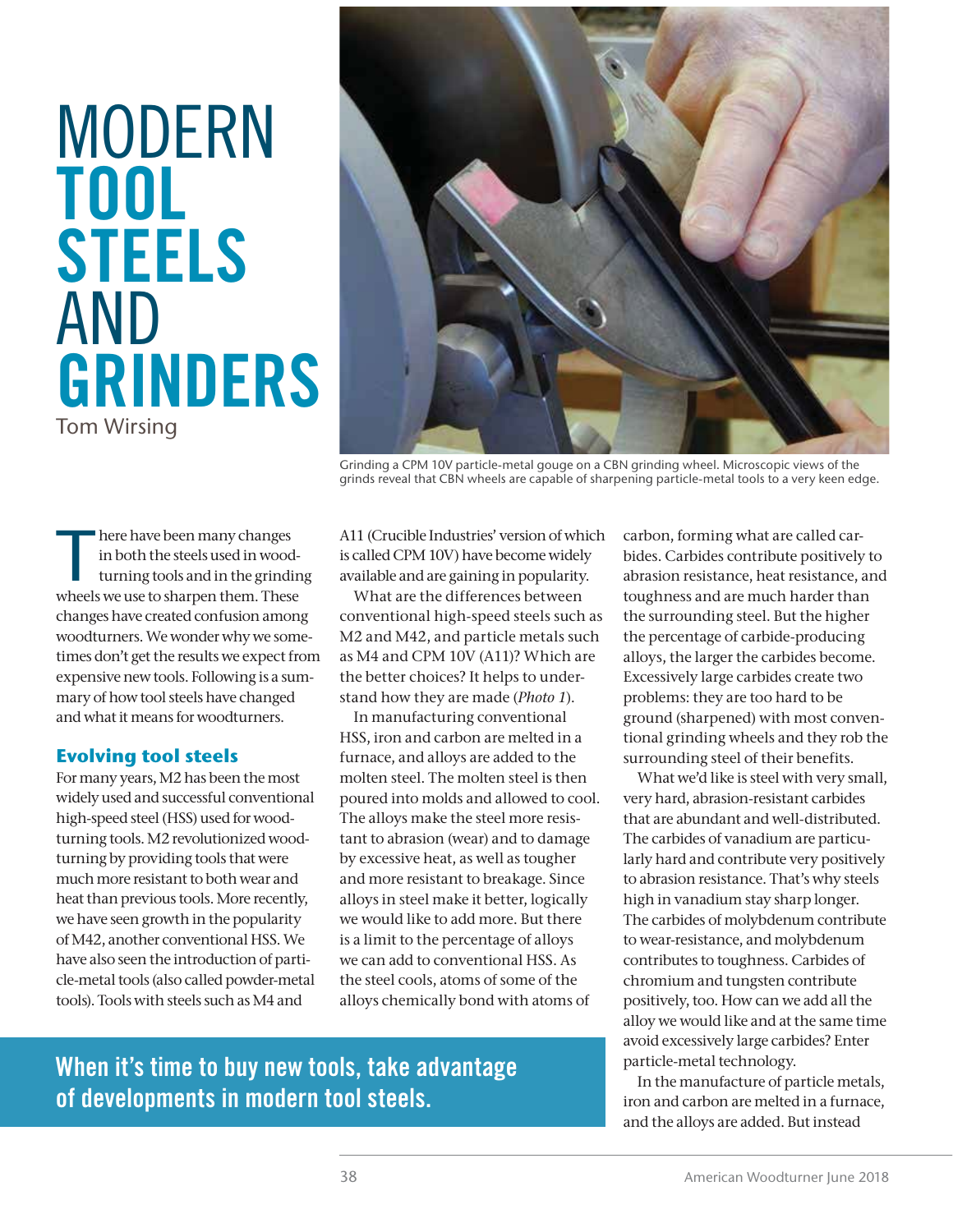The CBN abrasive is typically bonded to the surface of a steel or aluminum grinding wheel, so the abrasive sits proud of the wheel. When grinding with a CBN wheel, just the abrasive touches the tool, cutting faster and cooler. The abrasive in a conventional, vitrified cast wheel, on the other hand, is mixed in with a bonding matrix (called the bond) that holds the wheel together. Since both the bond and the abrasive rub on the tool as it is being ground, conventional wheels don't cut as quickly, and they get the tool hotter than do CBN wheels (*Photos 2, 3*). Since the abrasive in most conventional wheels isn't hard or sharp enough to cut through the carbides, it either shatters the carbides or knocks

of pouring the molten steel into molds and allowing excessively large carbides to form as the molten steel cools, the molten steel is blown through a nozzle, creating microscopic droplets of steel. The droplets are on the order of 6 to 10 microns in diameter, and the carbides within the droplets are 2 to 3 microns in size. One micron is one-millionth of a meter. The steel powder is then put into a metal canister and subjected to extremely high pressure, at forging temperatures, in a process called hot isostatic pressing (HIP), transforming the powder into solid steel. The particles bond together so thoroughly that the resulting steel is very dense, with almost no porosity. We now have solid particle metal with very small, very hard, welldistributed carbides. Particle metals have revolutionized woodturning tools.

#### **A closer look**

*Figure 1* shows the chemical composition of M2 and M42 conventional HSSs, as defined by the American Iron and Steel Institute (AISI). M2 contains vanadium, molybdenum, tungsten, and chromium, all of which contribute to the formation of carbides, making M2 quite abrasion-resistant and tough. M42 also contains molybdenum and chromium, and smaller percentages of vanadium and tungsten. To compensate for its lower percentage of vanadium, whose carbides are very abrasion-resistant, M42 has 8% cobalt, which contributes to hardness. What M42 lacks in vanadium carbides, it compensates for with greater hardness. M2 is very widely used in woodturning tools. M42 is less widely used, but its popularity is growing.

*Figure 2* shows the chemical composition of M4 and CPM 10V (AISI A11) particle metals. M4 is an excellent particle metal but has been adopted by a relatively small number of tool manufacturers. CPM 10V (AISI A11) has been adopted by more tool manufacturers, and its market acceptance is growing.

There are other particle metals, but for purposes of brevity, we will limit our discussion to these two excellent examples.

#### **Grinding wheels**

While particle metals perform exceptionally well, the carbides within them have created new challenges. Most conventional grinding wheels are unable to sharpen particle-metal tools to a keen edge. That's why conventional wisdom says we cannot get particle-metal tools as sharp as HSS tools. But that's no longer true—enter cubic boron nitride (CBN) grinding wheels.

CBN abrasive is almost as hard as natural diamond and is highly resistant to abrasion; it maintains its sharp edges so it cuts quickly and efficiently.

**M2 vs. CPM 10V steel**



From left to right: M2 HSS gouge and scraper, and a CPM 10V particle-metal gouge and scraper. All have been sharpened with CBN grinding wheels. While conventional wisdom says we cannot get particle-metal tools as sharp as conventional HSS, with CBN wheels this is no longer true.

## **Chemical composition of M2 and M42**

| Conventional HSS   Fe%   C%   Si%   Cr%   V%   W%   Mo%   Co%   S% |       |                                                       |  |     |     | $Mn\%$ |
|--------------------------------------------------------------------|-------|-------------------------------------------------------|--|-----|-----|--------|
| M <sub>2</sub>                                                     | 81.43 | $\vert 0.33 \vert 4.13 \vert 1.98 \vert 6.13 \vert 5$ |  |     |     |        |
| M42                                                                |       | $74.47$   1.08   0.45   3.9   1.2   1.5               |  | 9.4 | 8.0 |        |

Figure 1. AISI definitions allow for tolerances, so exact percentages of alloys may vary. Symbols: Fe=Iron, C=Carbon, Si=Silicon, Cr=Chromium, V=Vanadium, W=Tungsten, Mo=Molybdenum, Co=Cobalt, S=Sulfur, Mn=Manganese.

## **Chemical composition of M4 and CPM 10V**

| Particle-metal Steels Fe%   C%   Si%   Cr%   V%   W%   Mo%   Co%   S% |       |      |                   |                               |             |  |      | $Mn\%$ |
|-----------------------------------------------------------------------|-------|------|-------------------|-------------------------------|-------------|--|------|--------|
| M4                                                                    | 79.53 | 1.42 |                   | 4.0                           | $ 4.0 $ 5.5 |  |      |        |
| A11 (CPM 10V)                                                         | 79.78 | 2.45 | $\vert 0.9 \vert$ | $\vert 5.25 \vert 9.75 \vert$ |             |  | 0.07 |        |

Figure 2. The higher vanadium content of both M4 and 10V provides greater abrasion resistance, so they stay sharp longer. 10V, with almost 10% vanadium, is exceptionally abrasion-resistant.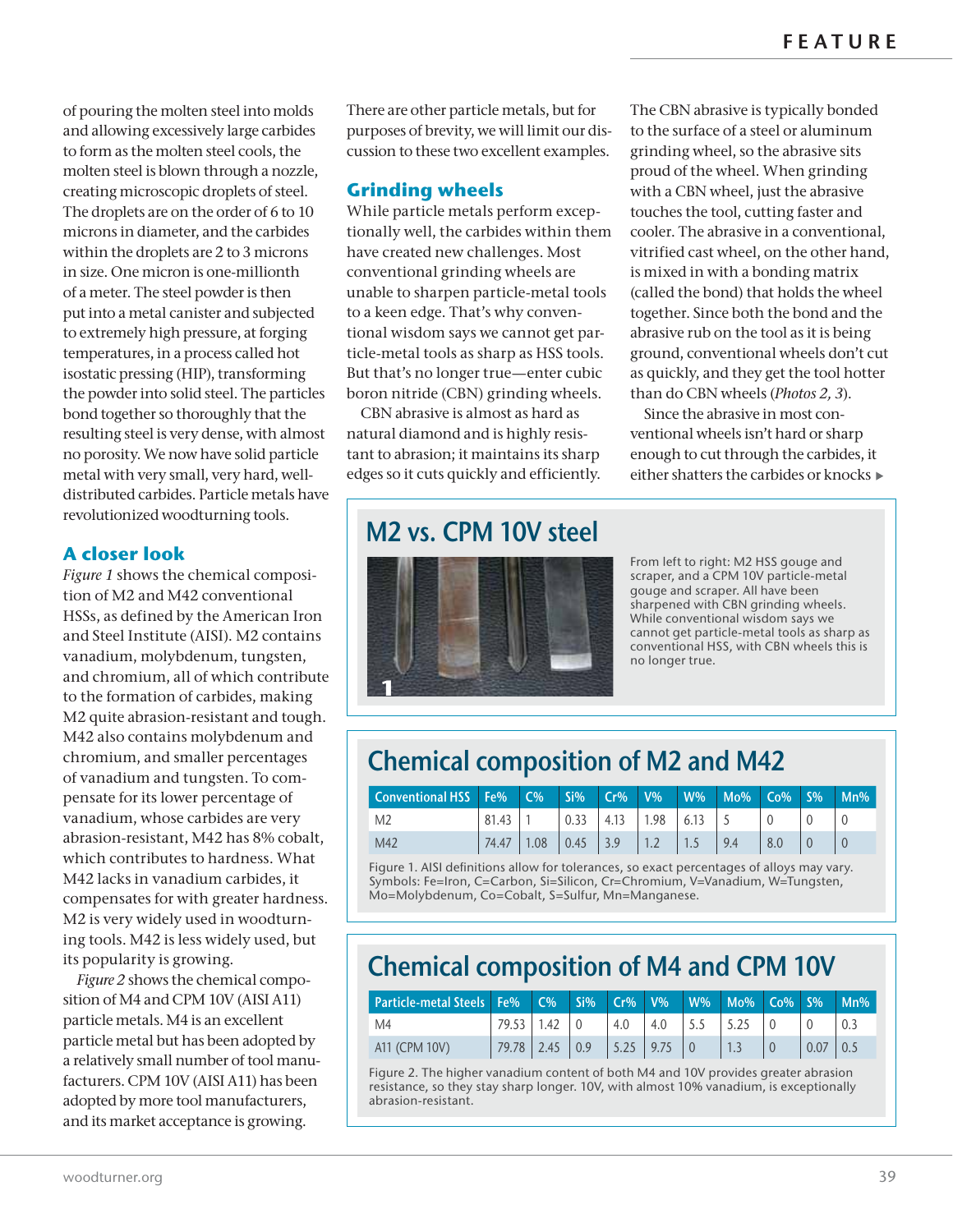## **Conventional vs. CBN grinding wheels**



(left), but the price difference is narrowing. CBN wheels have a much longer service life than conventional wheels, so in the long run, the cost of ownership of CBN wheels is lower. Plus, they offer distinct advantages over conventional wheels.

them out of the cutting edge, leaving a microscopically ragged cutting edge. It simply isn't possible to get a particlemetal tool as sharp with most conventional wheels as it is with CBN. And CBN wheels work wonderfully on M2 and M42 as well as on particle-metal tools, getting both steels much sharper.

CBN wheels have three other great advantages. First, they are much better balanced than conventional wheels, so they run more smoothly. Even though conventional wheels can be balanced, as soon as they are dressed, the balance changes. It is almost impossible to keep conventional wheels balanced, and

## **Comparing microscopic views**

#### **M2 ground two ways**





*(4)* M2 tool ground on an 80-grit conventional wheel. Note the "teeth" along the cutting edge. The parallel lines are the scratch pattern on the tool's bevel.

*(5)* M2 tool ground on a 600-grit CBN wheel, which produces smaller, sharper, and more uniform teeth.

### **CPM 10V ground two ways**



*(6)* CPM 10V tool ground on an 80-grit conventional wheel. Compare this with the view of the same tool ground on a CBN wheel. CBN gets the tool remarkably sharper.

*(7)* CPM 10V tool ground on a 600-grit CBN wheel. As with the M2 tool, the 600-grit wheel produces a sharper cutting edge, with far more teeth along the cutting edge.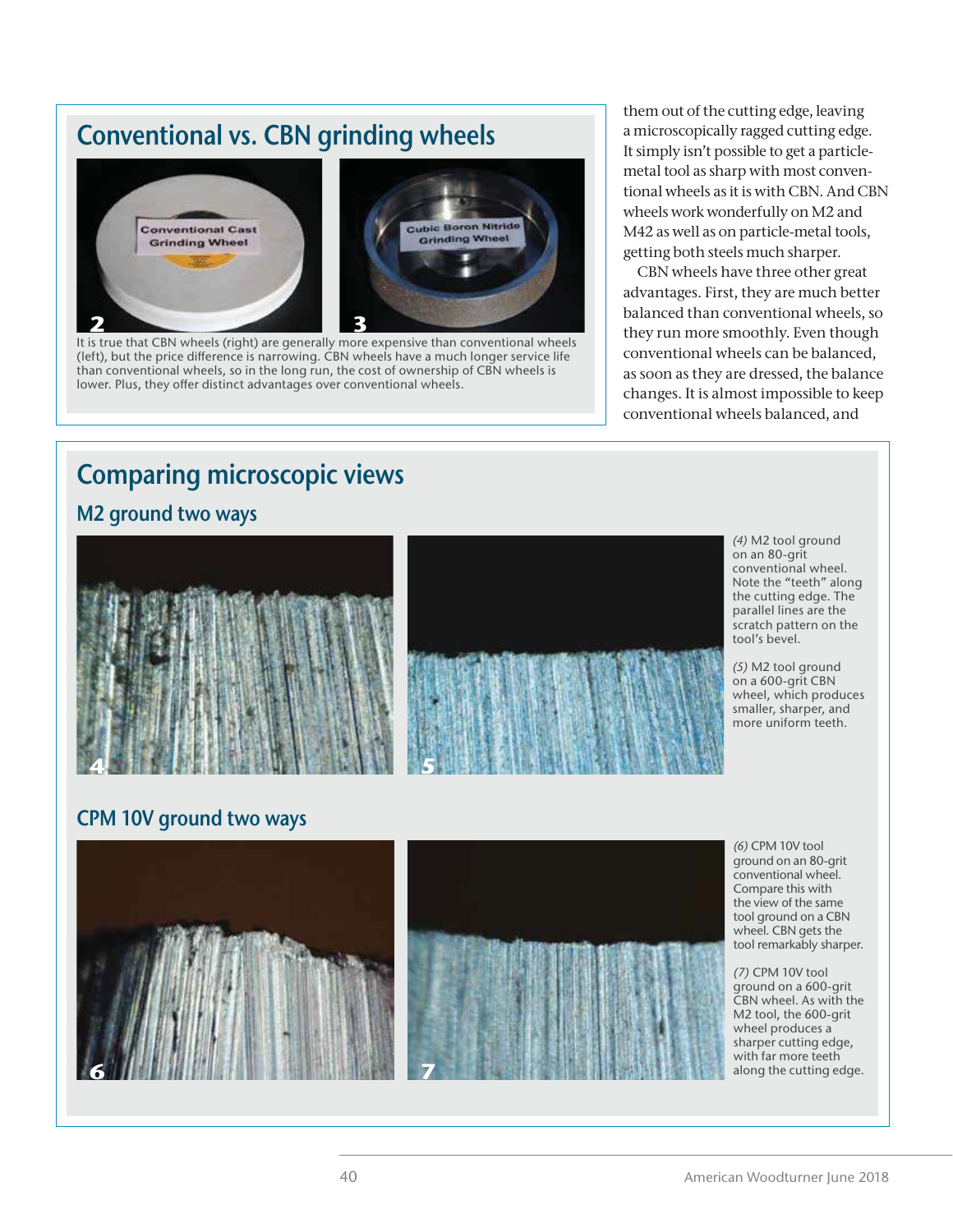## **A Note About Heat Treatment of Steel**

All woodturning tools must be heat-treated in order to fully develop the microstructure of the steel to yield its desired characteristics of hardness, toughness, and resistance to wear. During heat treatment, tools are heated in a furnace to a precise temperature, then quenched to rapidly lower the temperature of the steel to make it hard. Cryogenic treatment is sometimes employed in the quenching process. Tools are then tempered to reduce stresses in the hardened steel, enhancing toughness and resistance to shock. No matter how good the steel, if tools are not heattreated using accurately controlled processes, tools will not perform effectively. A full description of heat treatment processes is quite involved and too lengthy for inclusion in this article.

the vibration makes it more difficult to grind accurately. Smooth-running CBN wheels facilitate better grinds. Second, CBN wheels never need to be dressed, so their diameter never changes. For those who use jigs when grinding, the cutting angles on tools change every time a conventional wheel is dressed because the diameter of the wheel is reduced. Unless the jig is readjusted frequently, cutting angles are changing. With conventional wheels, your jig's grinds may not be nearly as repeatable and consistent as you think. With CBN wheels, the angles don't change. Third, CBN wheels produce far less dust than conventional wheels. Breathing the dust produced by dressing conventional wheels and by grinding tools on them can be a health hazard.

One other difference with CBN wheels is that they are readily available in much finer grits than conventional wheels, including 80, 180, 350, 600, and 1000 grits. When a tool is ground on an 80-grit conventional wheel, the scratch pattern on the bevel produced by the abrasive in the wheel creates a series of "teeth" along the cutting edge of the tool. These teeth are clearly visible under a microscope (*Photos 4–7*). If the same tool is ground on a 600-grit CBN wheel, the teeth are sharper and more uniform, and there are many more teeth across the cutting edge. The tips of the teeth do the cutting and therefore wear down as the tool cuts wood and gradually becomes dull. With many more

teeth across the cutting edge, the tool sharpened on a very fine CBN wheel will not only be sharper, it will dull more slowly. That gives a fine-grit CBN wheel a big advantage over an 80-grit conventional wheel.

Now consider that with particlemetal tools, each tooth has hundreds of carbides within it that are finer, harder, and more evenly distributed. Conventional HSS tools also have many carbides within each tooth, but the carbides are larger and not as well distributed within the metal. Therefore, even though there is an advantage in grinding both conventional and particle-metal tools on fine grit CBN wheels, the particle-metal tool is the winner.

What grits do I use in my workshop? I have two 8" (200mm), 1725 rpm grinders with two CBN wheels on each: an 80- and 180-grit on one grinder, and a 350- and 600-grit on the other. I use the 80-grit for rough-shaping tools. It cuts fast and cool. I use the 180-grit primarily for general sharpening and to sharpen my negative-rake scrapers. The 180 grit wheel produces a burr that is just right for negative-rake scraping. I use my 350-grit wheel to sharpen gouges used for rough-shaping platters and bowls, and I use the 600-grit wheel for sharpening gouges used for finishing cuts, where a smooth surface with no tearout is essential. If I had only one grinder, I would choose 180- and 600 grit CBN wheels.

#### **Conclusion**

If you have M2 tools, continue to use them proudly. M2 has been the most successful steel for woodturning tools for many years. But when it's time to buy new tools, take advantage of developments in modern tool steels. And with CBN grinding wheels, you can get particle-metal tools every bit as sharp as conventional HSS tools, and they stay sharp longer. Invest in CBN grinding wheels as soon as your budget allows. And consider getting at least one very fine-grit CBN wheel to grind gouges used for finishing cuts. A dull tool will always produce tearout, always! The sharper the tool, the better it will perform. Fine-grit CBN wheels produce superior grinds. Modern woodturners should take advantage of evolving technologies in tool steels and grinders.  $\mathcal{C}$ 

*Tom Wirsing is a physicist who has had a lifelong interest in metallurgy and woodturning. He enjoys teaching woodturning and has taught at regional and national symposia, as well as at numerous AAW chapter events across the U.S. and Canada. Tom is a past president of the AAW. For more, visit thomaswirsing.com.*

#### **JOURNAL ARCHIVE CONNECTION Use AAW's online Explore!**  $F = 100$

#### EXPLORE!

**tool to find more resources—articles and videos—on tool steels and sharpening. Two examples: Alan Lacer's Summer 2008 article, "Putting the Steel to the Test" (vol 23, no 2, page 52), and Alan**

**Lacer and Jeryl Wright's Summer 2009 article, "Refining the Edge: Skews and Gouges" (vol 24, no 2, page 22). Log on at woodturner.org to access Explore!. ummervely experience** 

*The Tunnel Suppose* 

I have heard many discussions and fielded a lot of interesting **Technology**<br>Young a ronangel way discussions and fielded a lot of interesting questions while<br>this hap heard many discussions and fielded a lot of interesting traveling amongst wood plains and legislati a lot of interview of the common assertion is the some steels of t<br>The some steels do compass on the some steels do not of interview do don't brown assertion is the some steels<br>t get as <sub>sh</sub>arp as sharp as sharp as the theory as the or there will all property and the sharper or the sharper or the<br>Day high carbon steel (HCS) tools get much sharper as the song much sharper as the song sharper as the  $\theta$  ban high speed steel (HSS) Another common view of the properties currently and the speed steel of the speed steel (HSS) to only and the speed steel (HSS) to only and the speed steel (HSS) to only and the speed steel waste of time: the burr  $\log_2$  time: According the strop of time: the burr will be a strop of time of time of t<br>To buy for the burr will be a strop off in the wood; however a so that honing the so much times so much time<br> it's inefaction to the community of the fice of the community of the community of the community of the communi<br>in community of the community of the community sharp to provide the community of the community of the communit<br>  $\alpha$ bout steel and honing are spoken as fact, not just opinion. My experiences as fact, not in the spoken as f<br> $\alpha$  and honing are spoken as factorizes as fact, not just opinion. My experiences<br>the spoken spoken as factor run counter to these view in counter an extent more to investig to interest the counter of the second to the s<br>The these rights in an opticalist, so I knew something more was need to involve to the second to interest to i<br> test these "facts" in an objective, so I knew somes

> Polishing flutes **To polish or refine the flute of a gouge, use a wheel made of MDF, shape that fits the profile of the flute. Coat the wheel with an emery stick. Work only the last 1" or so of the flute. The wheel should spin away**  (4A) **Gouge flute with milling marks (100X). after polishing (100X).**

Skews and Gouges<br> *Improve Turned Surfaces with Simple Sharpening Techniques*<br>
International Strategy Sharpening Techniques Refining the Edge<br>Skews and Go

Putting the<br>Steel to the Test

lent statements or entries or entries<br>lent statements or entries or entries or tificate may be punished as a felony Stork's process involved the cutting sured at three points on the sample to for a tool control as little as for as an<br>final cost little as for as for as an there are no legal definitions of HSS.<br>There are no legal definitions of HSS.  $\frac{1}{2}$  the E

carbon or HSS was with a spark test at the grinder. This test turned out not to

be foolproof, as some tools sparked as efining<br>Skove

**Refining the** 

**Sections of lathe tools embedded in composite materials and prepared for emission (spark) test.** 

to heat (whether in use of which have the second or work whether in work whether in the second or work where the second or work where the second or work where the second or work where the second or work where the second or Since the 1980s, the transition from

100 years, but is a relatively new steel for the woodturner. Al<sup>though</sup> state manufactured in Sheffield, England, dominated<br>Sheffield, dominated the tool market for decades, there has been  $\widetilde{\mathbb{R}}$  f Far East (primarily from China). This influx of inexpensive price of the English turning tools,

> Methods of honing **To place the bevel of a skew chisel correctly on a diamond hone, securely and use motion, starting at the back of the bevel. Move the hone to simultaneously touch the area just below the cutting edge back of the bevel. <sup>1</sup> The flute of a gouge must also be honed. The curved radius of a slipstone or a tapered diamond cone is held flat in the flute and worked with a backand-forth motion.**